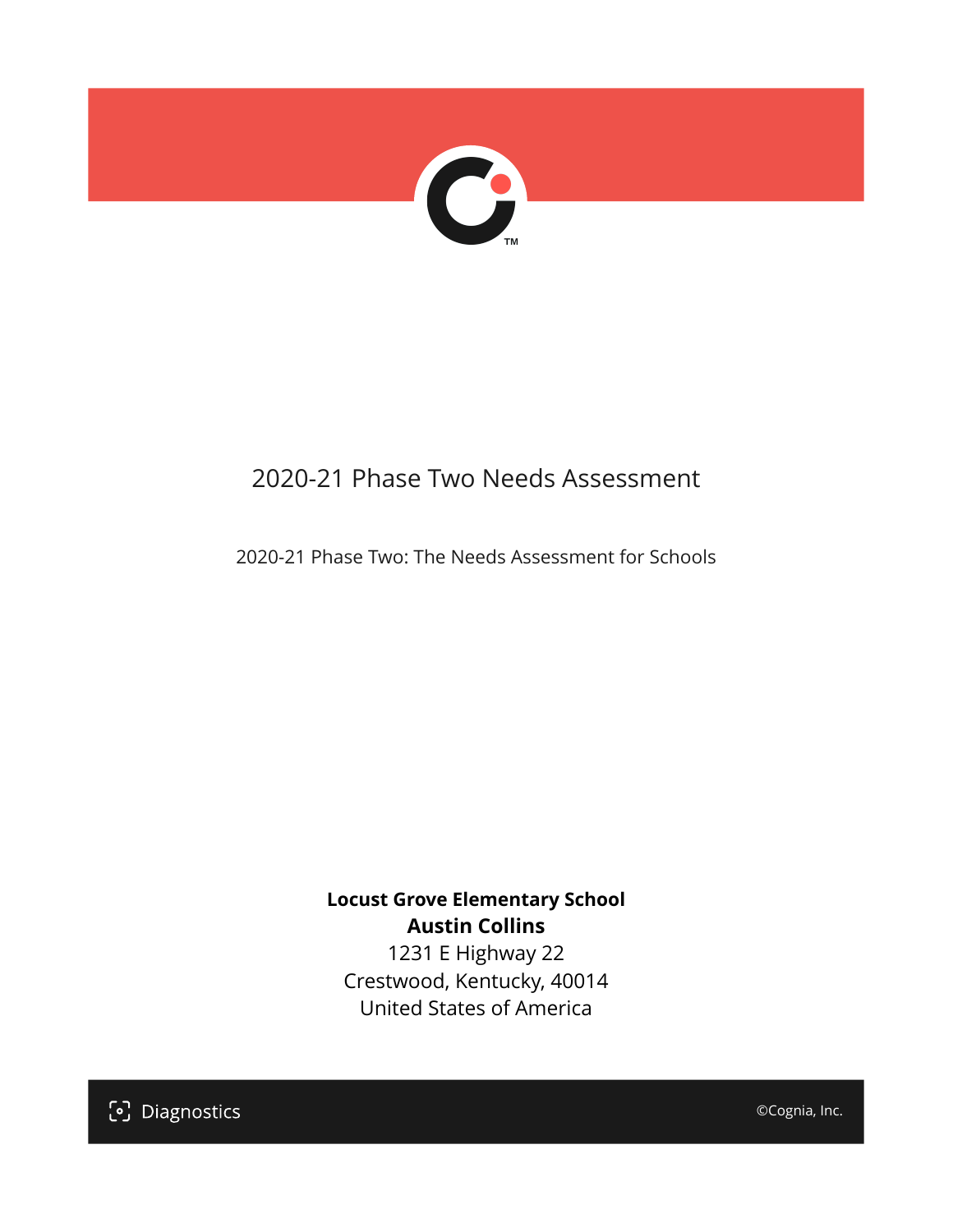#### **Table of Contents**

| 2020-21 Phase Two: The Needs Assessment for Schools        |  |
|------------------------------------------------------------|--|
| Understanding Continuous Improvement: The Needs Assessment |  |
| Protocol                                                   |  |
| <b>Current State</b>                                       |  |
| Priorities/Concerns                                        |  |
| Trends                                                     |  |
| Potential Source of Problem                                |  |
| Strengths/Leverages                                        |  |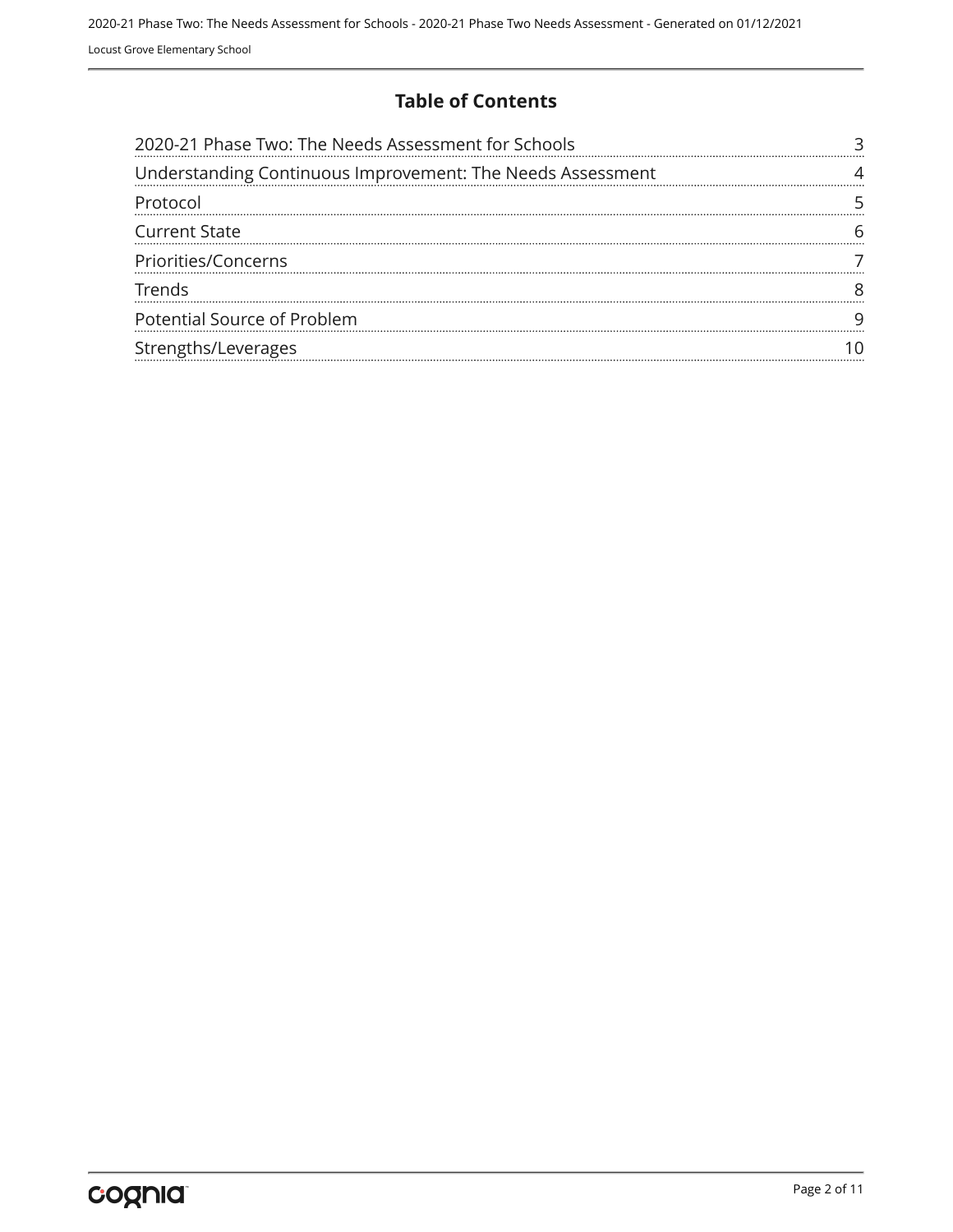Locust Grove Elementary School

# <span id="page-2-0"></span>**2020-21 Phase Two: The Needs Assessment for Schools**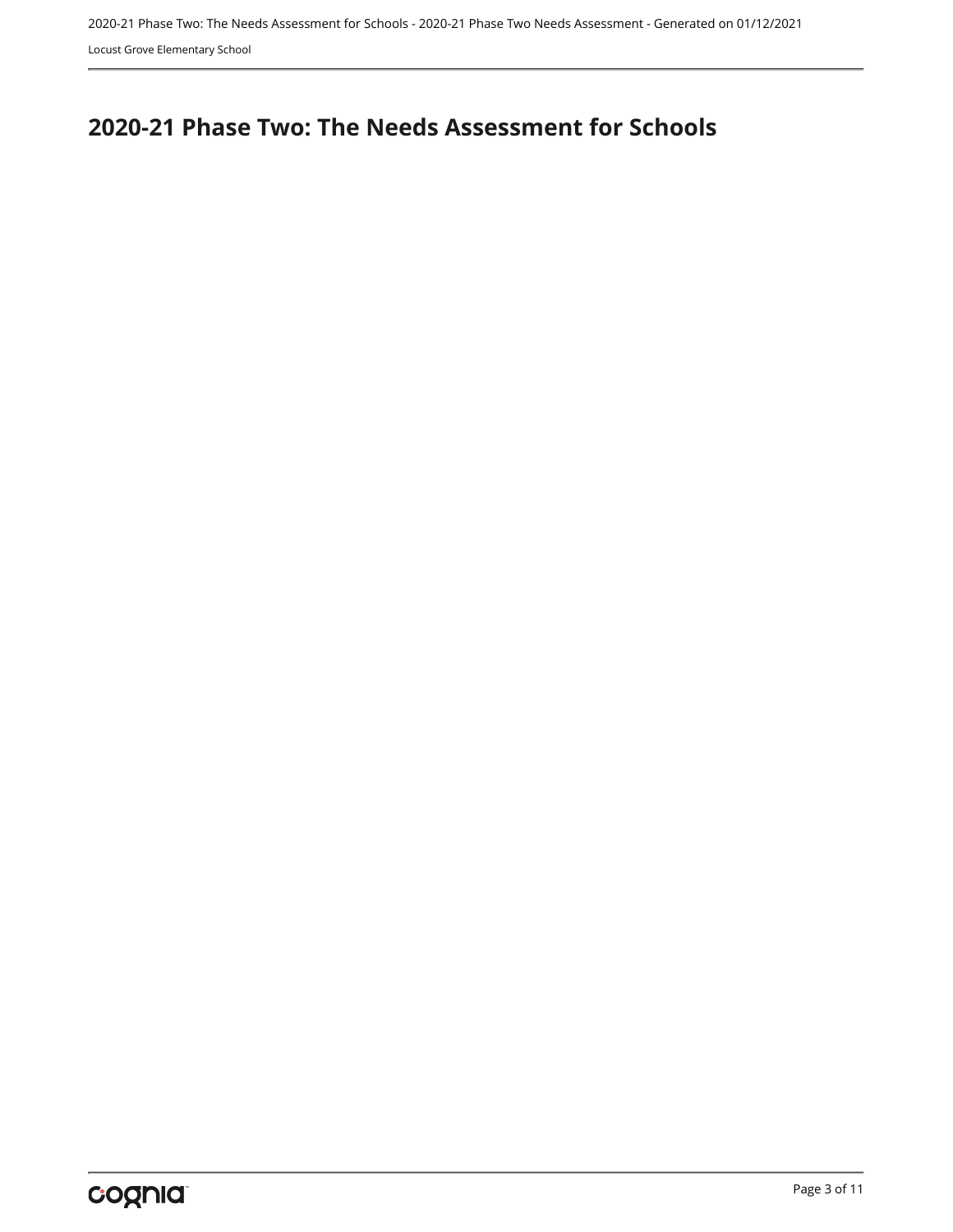### <span id="page-3-0"></span>**Understanding Continuous Improvement: The Needs Assessment**

In its most basic form, continuous improvement is about understanding the **current state** and formulating a plan to move to the **desired state**. The comprehensive needs assessment is a culmination of an extensive review of multiple sources of data collected over a period of time (e.g. 2-3 years). It is to be conducted annually as an essential part of the continuous improvement process and precedes the development of strategic goals (i.e. desired state).

The needs assessment requires synthesis and analysis of multiple sources of data and should reach conclusions about the **current state** of the school, as well as the processes, practices and conditions that contributed to that state.

The needs assessment provides the framework for **all** schools to clearly and honestly identify their most critical areas for improvement that will be addressed later in the planning process through the development of goals, objectives, strategies and activities. 703 KAR 2:225 requires, as part of continuous improvement planning for schools, each school complete the needs assessment between October 1 and November 1 of each year and include: (1) a description of the data reviewed and the process used to develop the needs assessment; (2) a review of the previous plan and its implementation to inform development of the new plan; and, (3) perception data gathered from the administration of a valid and reliable measure of teaching and learning conditions. Further, as required by Section 1114 of the Every Student Succeeds Act (ESSA), Title I schools implementing a schoolwide program must base their Title I program on a comprehensive needs assessment.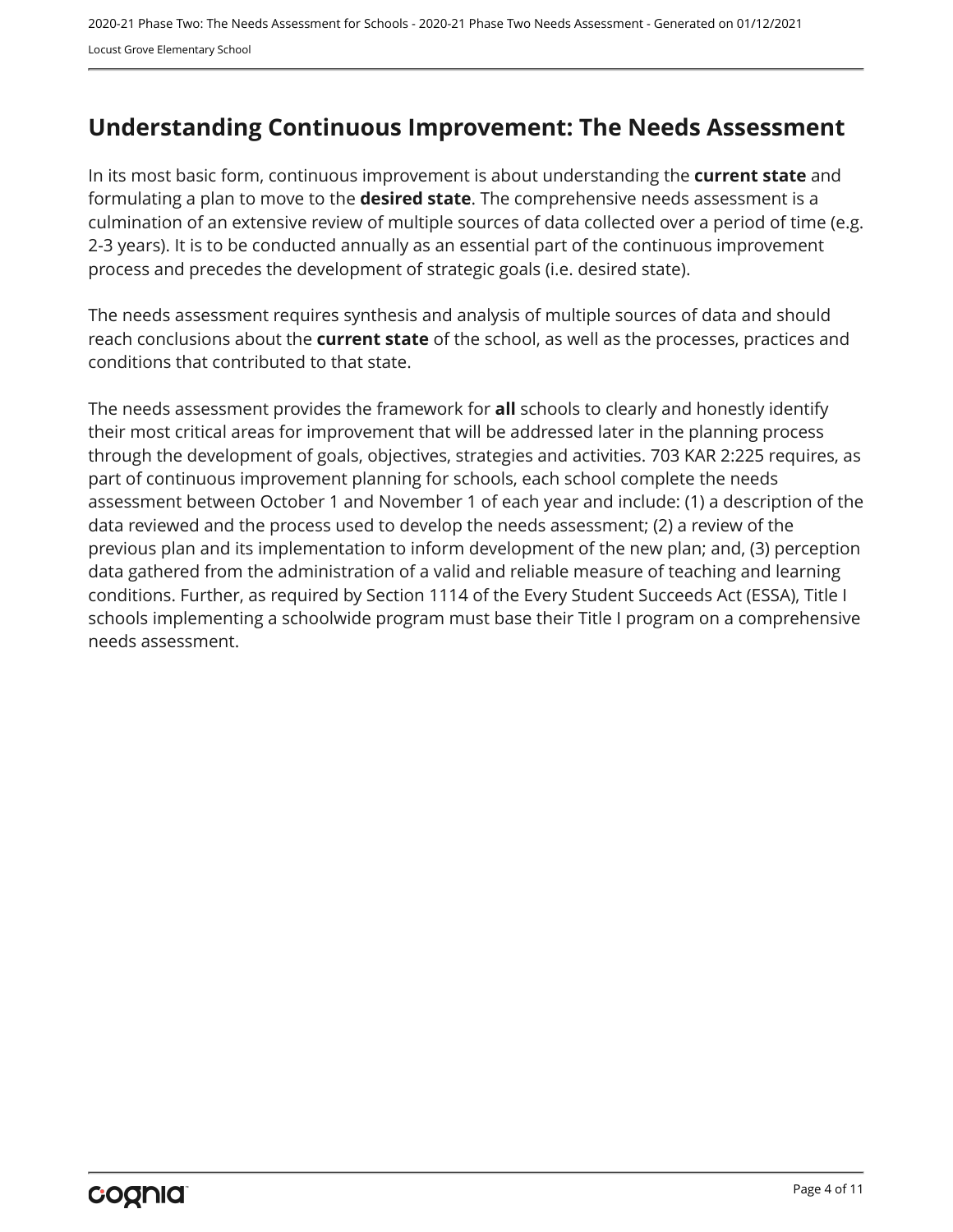## <span id="page-4-0"></span>**Protocol**

. Clearly detail the process used for reviewing, analyzing and applying data results. Include names of school councils, leadership teams and stakeholder groups involved. How frequently does this planning team meet and how are these meetings documented?

The process for which data is reviewed and analyzed at Locust Grove is deeply rooted in the PLC process. PLC's exist in multiple levels in our building and engage a wide array of stakeholders at various stages of the process. Building-wide data is reviewed at different stages throughout the year as it becomes available. These data include KPREP, CogAt, MAP and DRA data. The building level leadership team works together to disaggregate and analyze comparative results from previous reporting periods and progress among our GAP populations as well as our general populations. The most important task we have is to objectively identify longitudinal data trends (typically 3 years or more) to analyze curricular strengths and deficits. The principal then facilitates a variety of structured conversations with PLC team leaders, PTO, and other relevant stakeholders. Thereafter, a structured goal setting conversation is facilitated outlining overall goals and specific, measurable benchmarks that communicate our progress towards those goals.Localized data are analyzed weekly at each grade level. Tools we utilize for these include Summative and Common Formative assessments, Running Record Data, Anecdotal evidence and grade level rubrics aligned to standards. During this analysis, Principals and coaches are always involved and support teams in identifying student learning needs and targeting next steps instructionally. Evidence for all of these conversations and dialogue can be found on our PLC team drives in Google as well as our Lion Learning community agendas.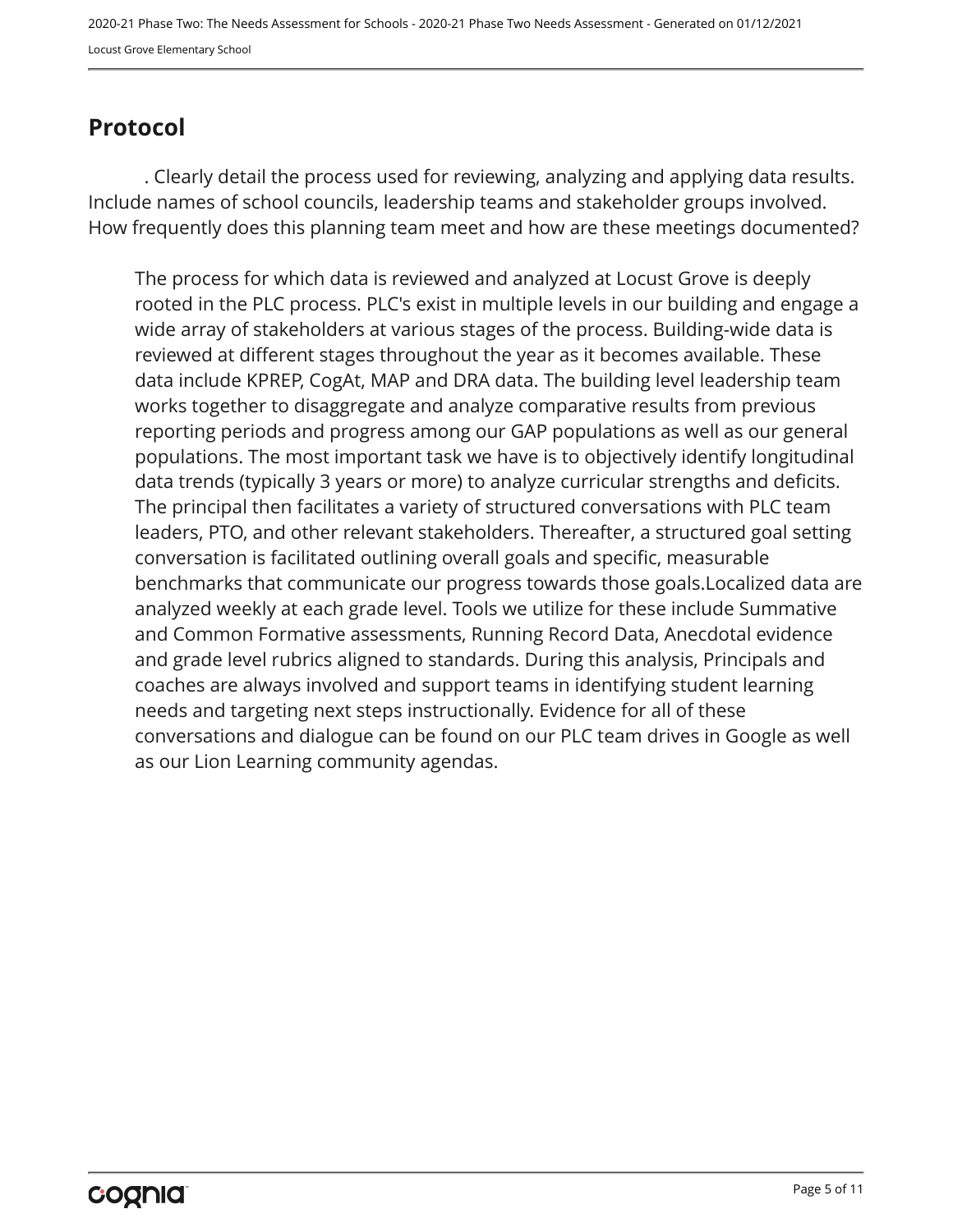## <span id="page-5-0"></span>**Current State**

. Plainly state the current condition using precise numbers and percentages as revealed by past, current and multiple sources of data. These should be based solely on data outcomes. Cite the source of data used.

#### **Example of Current Academic State:**

-Thirty-four percent (34%) of students in the achievement gap scored proficient on KPREP Reading.

-From 2018 to 2020, the school saw an 11% increase in novice scores in reading among students in the achievement gap.

-Fifty-four percent (54%) of our students scored proficient in math compared to the state average of 57%.

#### **Example of Non-Academic Current State:**

-Teacher Attendance: Teacher attendance rate was 84% for the 2019-20 school year – a decrease from 92% in 2017-18.

-The number of behavior referrals increased from 204 in 2018-19 to 288 in 2019-20. -Survey results and perception data indicated 62% of the school's teachers received adequate professional development.

Based on 18-19 K-PREP Assessment Results, we see that Reading Proficiency is 63.3% a .5% increase. Reading Proficiency for Learners with Disabilities is 32% a 2% reduction. Reading Proficiency among students of Poverty is 53.2% a 13.6 increase. Math Proficiency is 61% a 1 percent decrease. Math Proficiency for Learners with Disabilities is 26% an 8% increase. Math Proficiency among students of Poverty is 49.5% a 10.9% increase.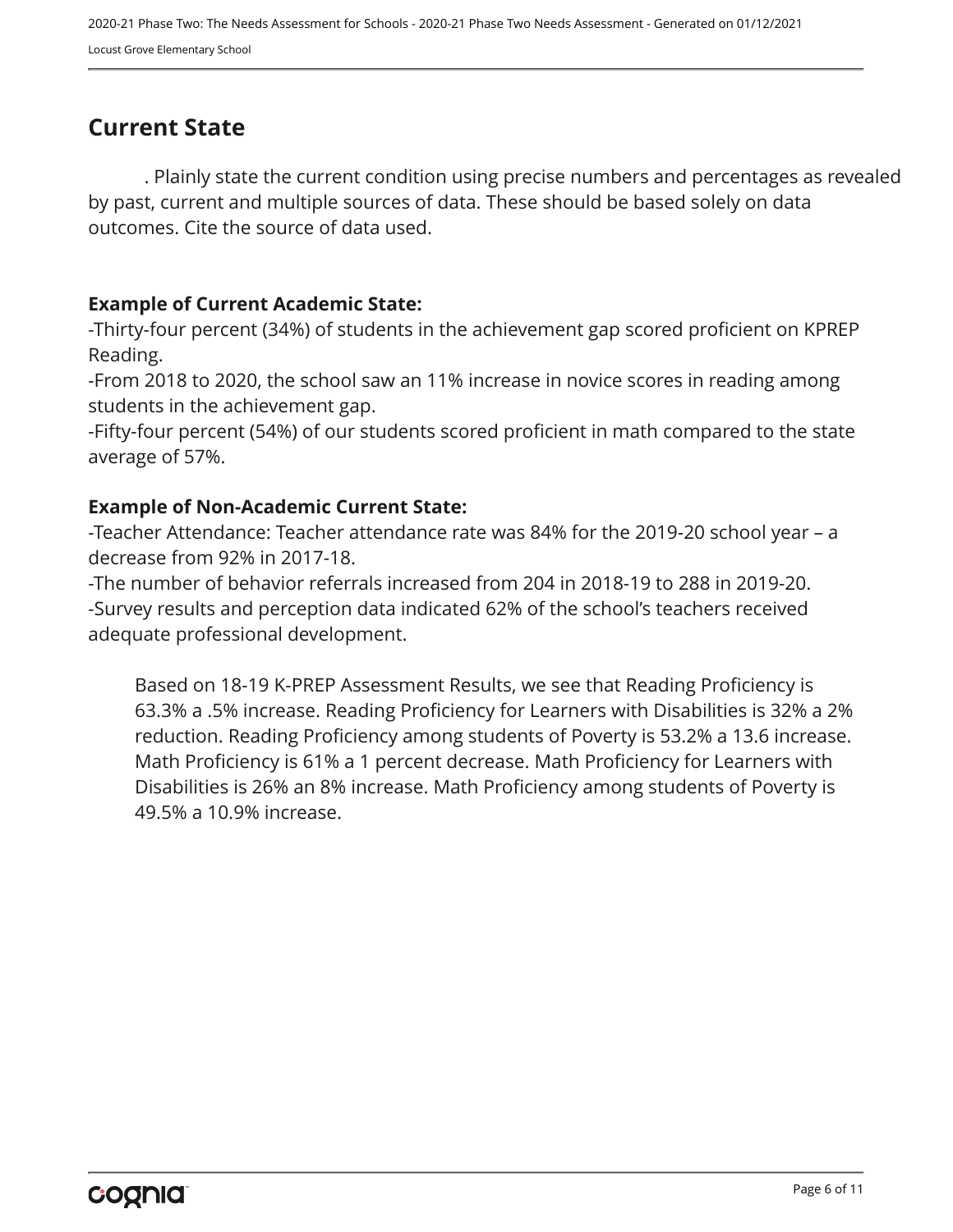## <span id="page-6-0"></span>**Priorities/Concerns**

. Clearly and concisely identify areas of weakness using precise numbers and percentages.

**NOTE:** These priorities will be thoroughly addressed in the Comprehensive School Improvement Plan (CSIP) diagnostic and template.

**Example:** Sixty-eight (68%) of students in the achievement gap scored below proficiency on the KPREP test in reading as opposed to just 12% of non-gap learners.

Based on our 18-19 K-PREP Assessment Data, students with disabilities are our priority as current gap is at 40% in the area of mathematics and 35.7% in the area of reading. Currently, students with disabilities are performing at 32% proficiency. In Math, we are slightly worse, at 26% proficiency. Last year we were identified as a TSI school. While the designation has been lifted, the fact remains that our most significant area for growth is with our learners with disabilities.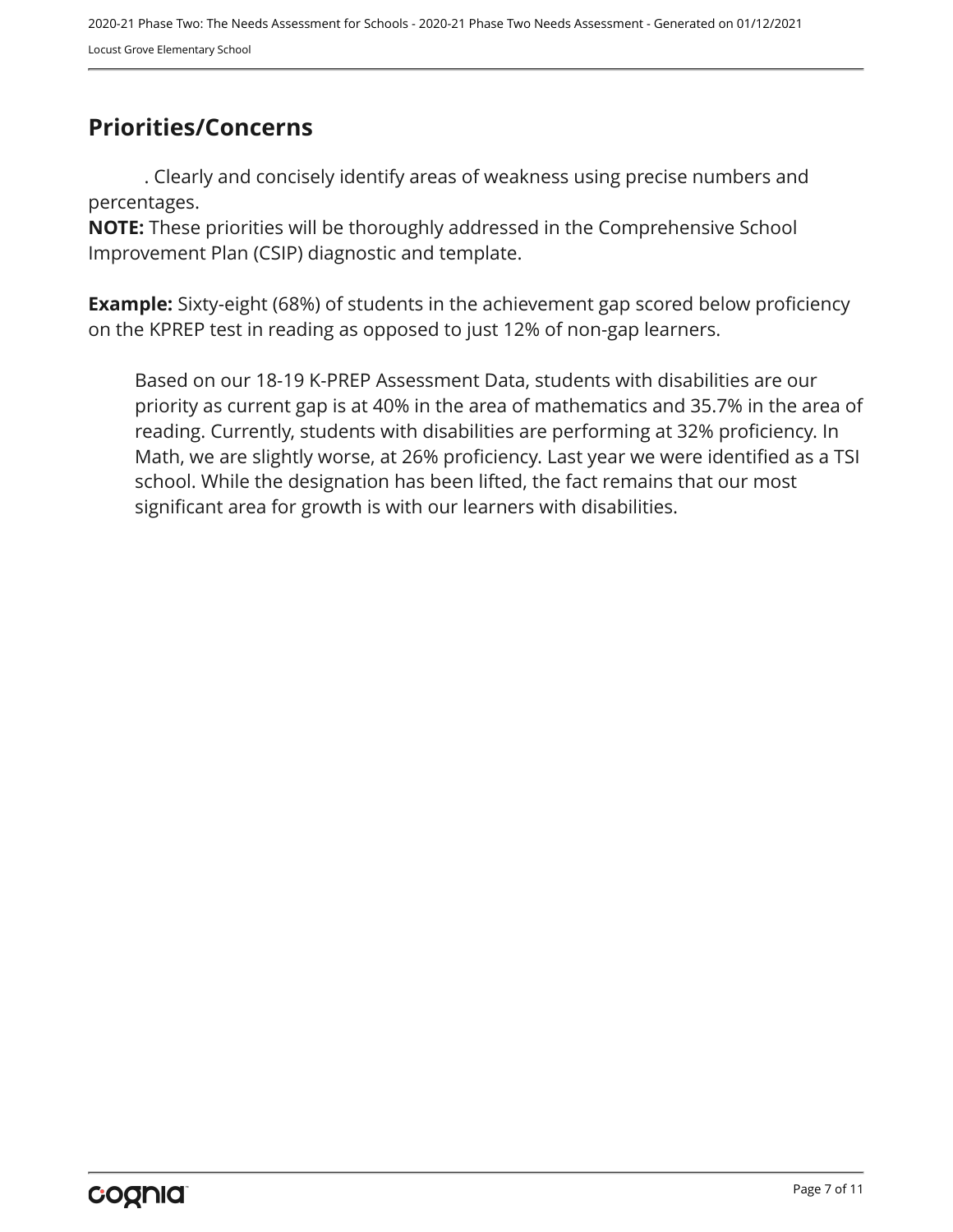2020-21 Phase Two: The Needs Assessment for Schools - 2020-21 Phase Two Needs Assessment - Generated on 01/12/2021 Locust Grove Elementary School

## <span id="page-7-0"></span>**Trends**

. Analyzing data trends from the previous two academic years, which academic, cultural and behavioral measures remain significant areas for improvement?

Reading scores are generally flat-lined, hovering around 65% proficiency. While overall reading appears to be flat, our 3rd and 5th grade levels made significant growth of more than 5% last year. Our 4th grade student population decreased compared to the previous year's cohort, but the student population actually increased proficiency by 8.5%. Math scores are also flat-lined in the low 60's. Trends suggest that our specific difficulty lies within our 3rd grade students, scoring at the 55th percentile or lower the past 3 years.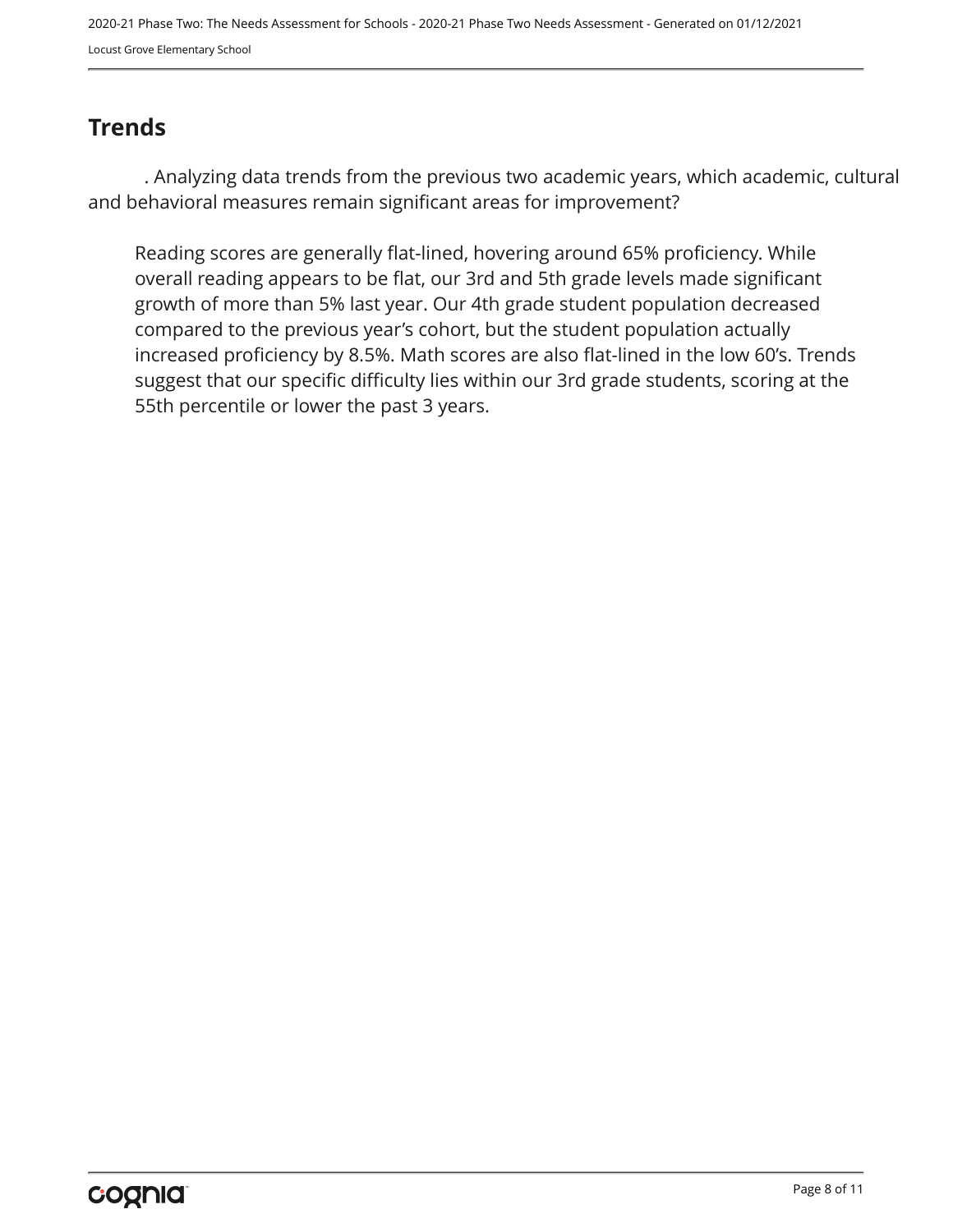## <span id="page-8-0"></span>**Potential Source of Problem**

. Which processes, practices or conditions will the school focus its resources and efforts upon in order to produce the desired changes? Note that all processes, practices and conditions can be linked to the six Key Core Work Processes outlined below:

**[KCWP 1: Design and Deploy Standards](https://education.ky.gov/school/csip/Documents/KCWP 1 Strategic Design and Deploy Standards.pdf)** [KCWP 2: Design and Deliver Instruction](https://education.ky.gov/school/csip/Documents/KCWP%202%20Strategic%20Design%20and%20Deliver%20Instruction.pdf) [KCWP 3: Design and Deliver Assessment Literacy](https://education.ky.gov/school/csip/Documents/KCWP%203%20Strategic%20Design%20and%20Deliver%20Assessment%20Literacy.pdf) [KCWP 4: Review, Analyze and Apply Data](https://education.ky.gov/school/csip/Documents/KCWP 4 Strategic Review Analyze and Apply Data.pdf) [KCWP 5: Design, Align and Deliver Support](https://education.ky.gov/school/csip/Documents/KCWP 5 Strategic Design Align Deliver Support Processes.pdf) [KCWP 6: Establishing Learning Culture and Environment](https://education.ky.gov/school/csip/Documents/KCWP 6 Strategic Establish Learning Culture and Environment.pdf)

The primary problem of practice at Locust Grove is our difficulty in understanding and adequately assessing student learning outcomes. We have undergone extensive professional development to help understand the most efficient ways to assess students and utilize data to drive instruction. Currently, teams are working through the PLC process and determining power standards, standards based assessments and working through the instructional cycle. Furthermore, specific to reading we have uncovered a knowledge and skill gap in our intermediate teaching population regarding their ability to adequately assess and intervene on behalf of students needing additional reading instruction. That is, students that are unable to read by the 3rd grade do not have access to high quality reading interventions and support that will address the root issue of the problem. The intermediate teachers at Locust Grove will benefit from additional support in the area of foundational reading strategies so they can adequately assess and intervene for their students that are learning to read.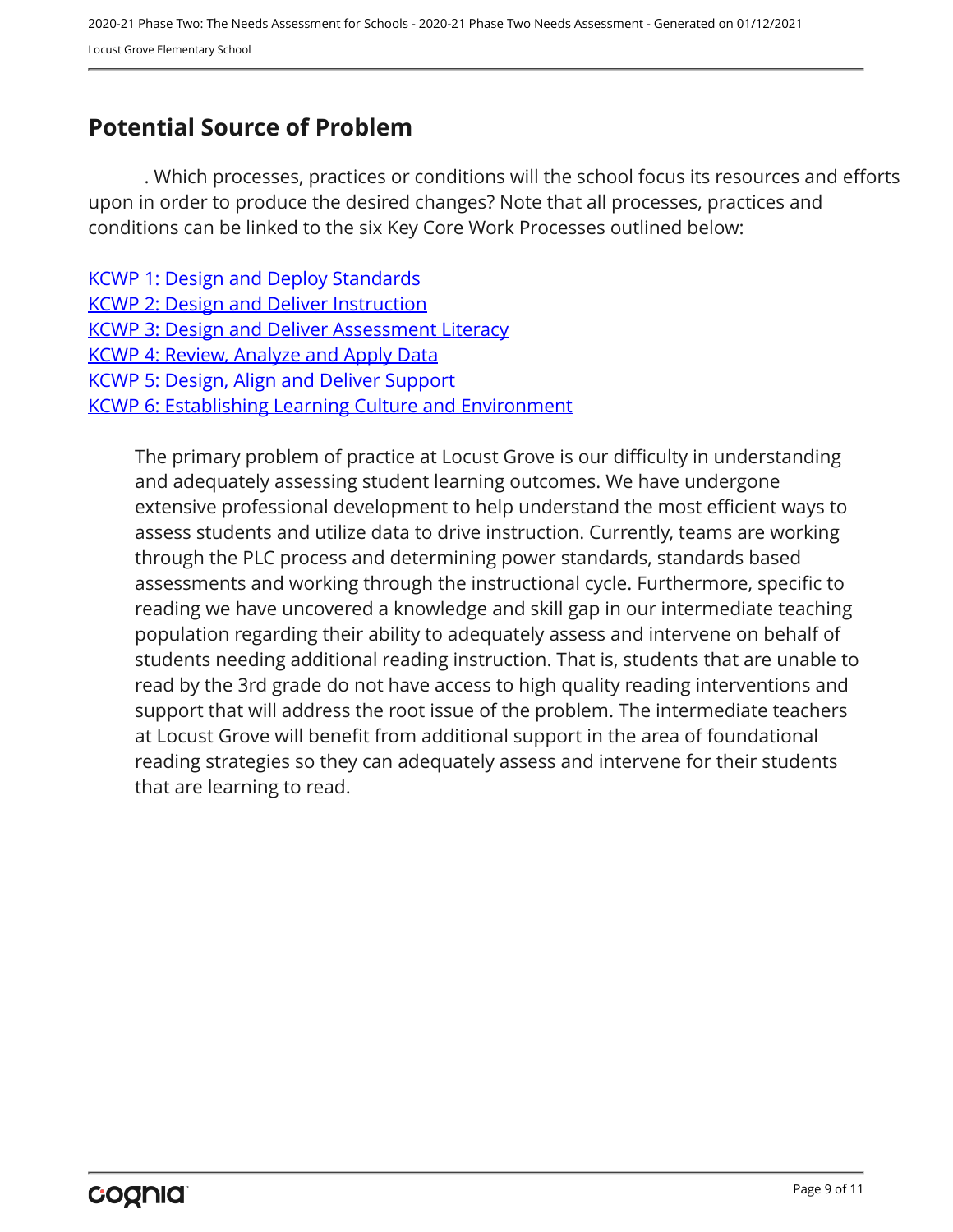## <span id="page-9-0"></span>**Strengths/Leverages**

. Plainly state, using precise numbers and percentages revealed by current data, the strengths and leverages of the school.

**Example**: Graduation rate has increased from 67% the last five years to its current rate of 98%.

Based on 18-19 K-PREP data, writing proficiency has steadily increased over the last 4 years. In 2015-16 44.7% of our students were proficient in writing, currently 63.6% of our students are proficient or distinguished in the area of writing.